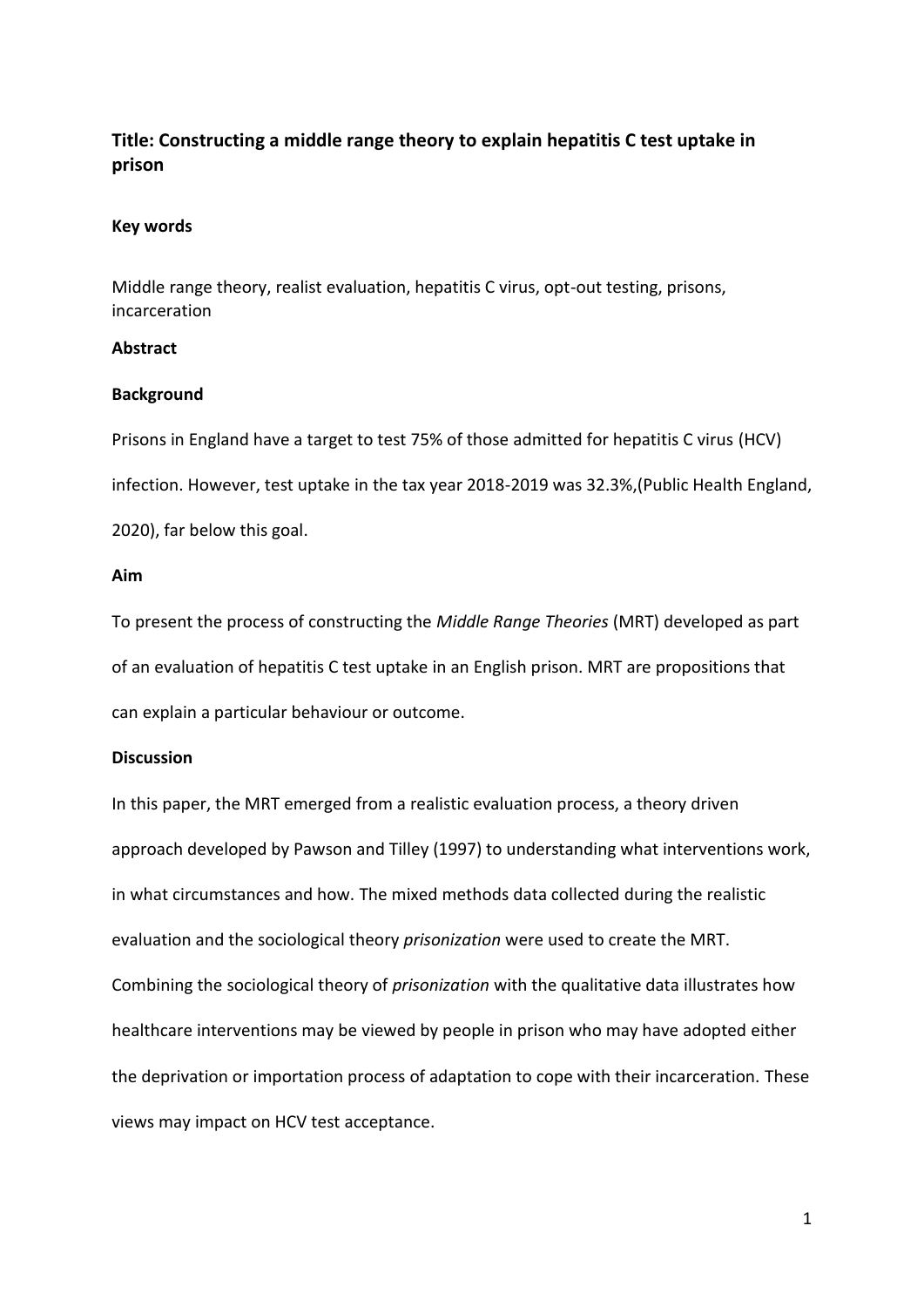## **Conclusion**

The development of MRT is a creative and iterative process, requiring an in-depth understanding of both the data collected and the subject area. Theories permit us to see relationships among phenomena that might otherwise seem disconnected, therefore aiding the development of more efficacious interventions.

#### **Implications for practice**

Realist methodology is an emerging approach in healthcare research and this paper is intended as a resource for researchers using this technique. The MRT developed presents an evidence base for selecting interventions to increase HCV uptake in prisons.

## **Introduction**

The use of realist evaluation in health care sciences is increasing. The aim of this paper is to contribute to this discussion. It does this by exploring the process through which middlerange theory (MRT) is constructed using realistic evaluation methodology (Pawson & Tilley, 1997). Theories are important to realist evaluation as they form the means of providing plausible explanations of why certain interventions work or do not work in certain circumstances (Pawson & Tilley, 1997). In order to illustrate this concept of theory formulation the authors will draw on their own research and use of conducting a realistic evaluation when evaluating the impact of the opt-out hepatitis C virus (HCV) testing policy in English prisons (Jack, 2020a; Jack et al., 2020b; Jack et al., 2019).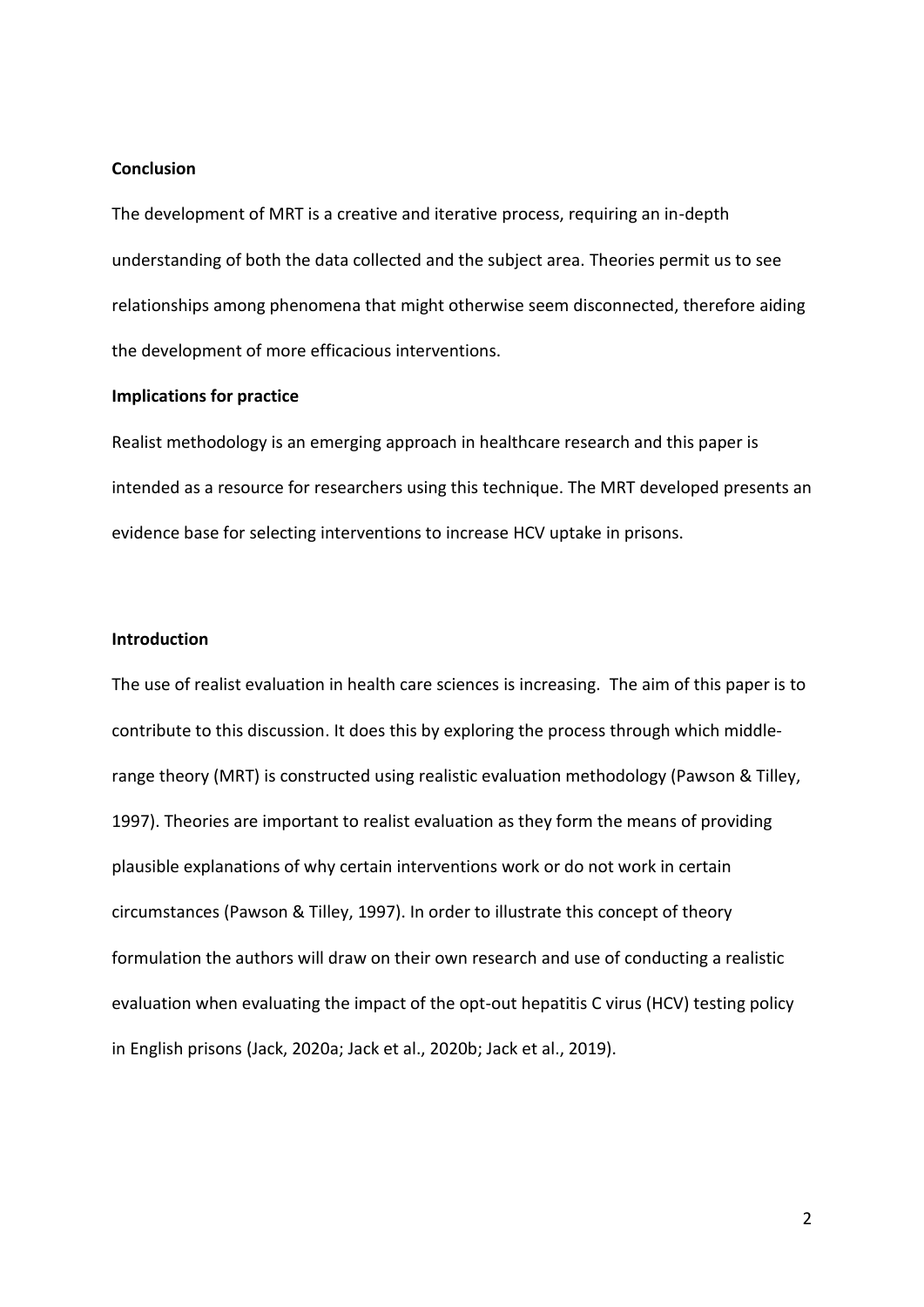#### **Middle-range theory**

Middle-range theory, developed by Robert K. Merton (1968), is an approach to sociological theorizing aimed at integrating theory with empirical research. A MRT, according to Merton (1968), consists of a set of assumptions from which a specific hypothesis is logically derived and subsequently confirmed by empirical investigation. Merton (1968: 39) defines MRTs as:

'that lie between the minor but necessary working hypotheses that evolve in abundance during day-to-day research and the all-inclusive systematic efforts to develop a unified theory that will explain all the observed uniformities of social behaviour, social organisation and social change'.

They do not seek to explain the whole in a single theory but seek to develop explanations for the parts that make up the whole, hence the term 'middle range'. MRT's have been used in nursing science to narrow the gap between nursing science theories and practice (Elo et al., 2013; Riegel et al., 2019) when exploring the complexities of an intervention or service.

#### **Realistic Evaluation**

As forerunners to realistic evaluation Chen & Rossi (1989) advocated theory driven evaluation. Theory driven evaluation focuses on the "black box", that is, the hidden space between an intervention and its outcome (Stame, 2004) whereby the researcher examines why and how a programme or intervention has worked. Theory-driven evaluation thus aims to access not only the effectiveness of an intervention but also its causal mechanisms, taking into account the context of the intervention.

Realistic evaluation can be considered as an approach within theory-driven evaluation and this is acknowledged within the work of the originators of *Realistic Evaluation*, Ray Pawson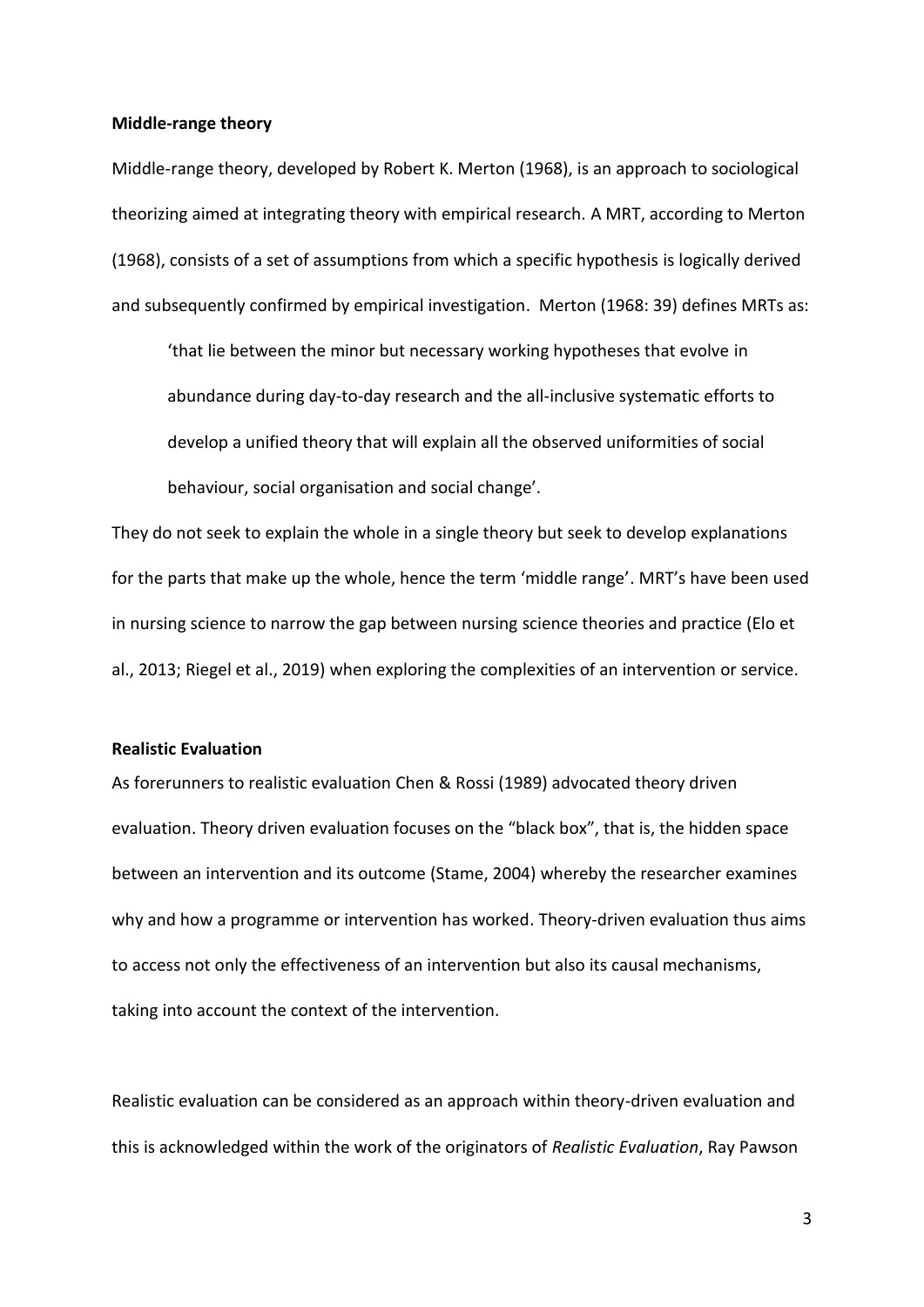and Nick Tilley (1997). The Realistic Evaluation approach seeks to identify not just whether a programme has been successful, but *how* and *why* the programme outcomes are achieved. Realistic Evaluation asks; what works for whom in what circumstances (Pawson & Tilley, 1997: 220). Rather than seeking causation and generalisation as an end-product, as in succession theory, or the 'specification of the constructions held by the multiplicity of stakeholders' (Pawson and Tilley 1997: 118), to which constructivists are committed, a realist evaluator searches for 'cumulation' (Pawson and Tilley 1997: 119). By 'cumulation' they do not mean simply completing a series of studies with reliable evidence that can be applied universally, but the need to develop middle-range theories.

A key premise underlying realistic evaluation is that the concept of truth and falsity do not provide a coherent view of the relationship between knowledge and object. Rather, knowledge is a social and historical product, indeed Pawson and Tilley (1997: 65) contended that: 'A programme is its personnel, its place, its past and its prospects' and furthermore 'that it is not programmes which work, as such, but people cooperating and choosing to make them work '(Pawson & Tilley, 1997: 36). In this way, knowledge of facts gained from research do not simply speak for themselves and the task of science is to invent theories or explanations to explain the real world.

The choice of method open to the realist evaluator is pluralistic. Pawson and Tilley (1997) argued that it was perfectly possible to carry out realistic evaluation using a variety of data collection methods, but the selection should be made with reference to the proposed theories or explanations. Realistic evaluations follow a cyclical model, shown in Figure 1.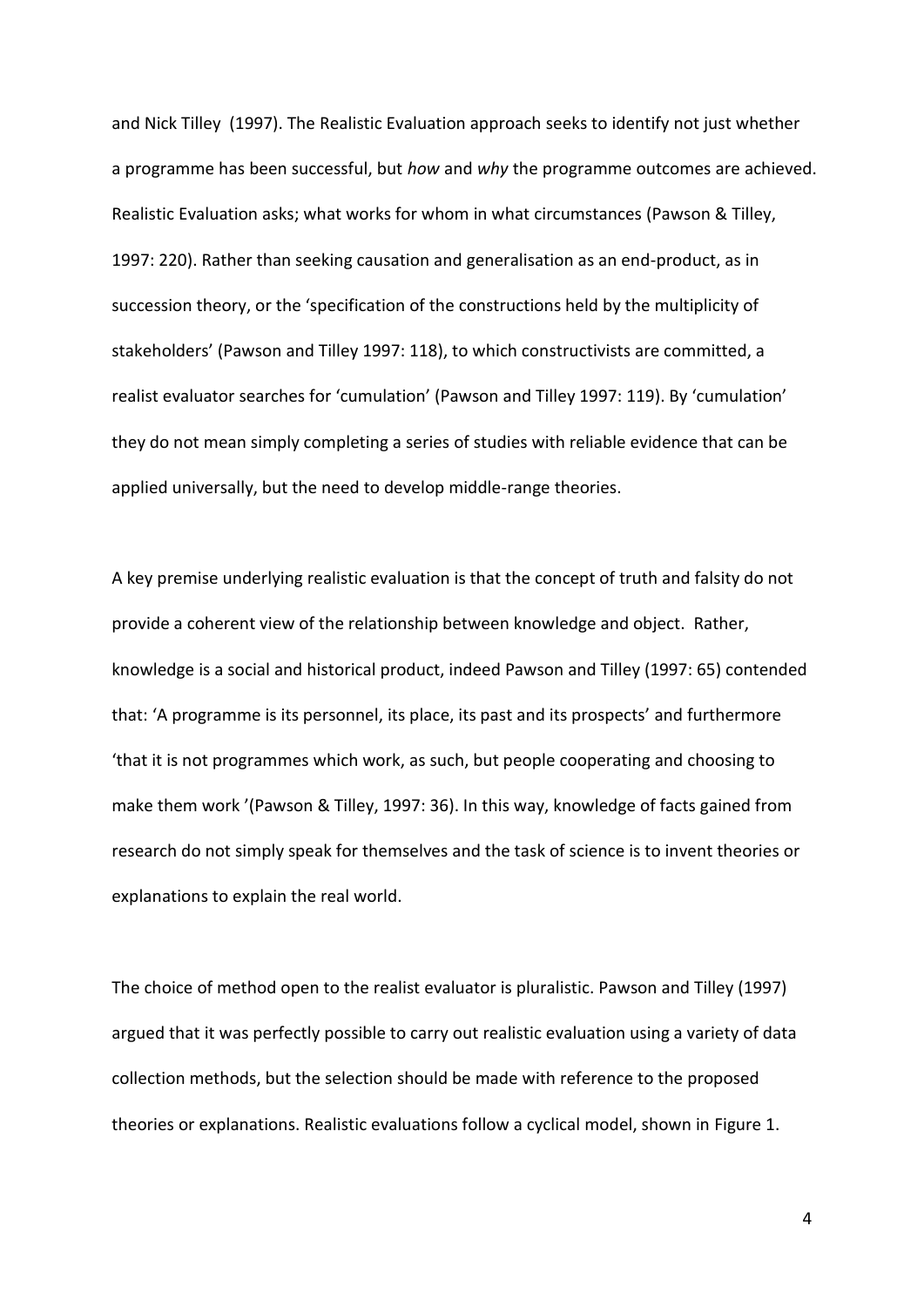

#### **Figure 1: The Realist Evaluation Cycle (Pawson and Tilley, 1997:85)**

Firstly, in the initial Theory stage, *programme theories* underpinning the intervention, or programme, of interest are constructed. A programme theory is simply the assumption(s) made by the programme designers that explains how, why and under what conditions they expect the intervention to work (Marchal et al., 2018: 83). The variety of possible contexts and mechanisms leading to the expected outcome are thus considered during this process. Mechanisms are the action or reaction to the intervention, or programme, that has been implemented, rather than the programme itself. During the second *Hypotheses* stage, the specific hypotheses deemed most plausible and able to explain the programme's outcomes are clarified. Existing published literature, clinical experience and programme outcome data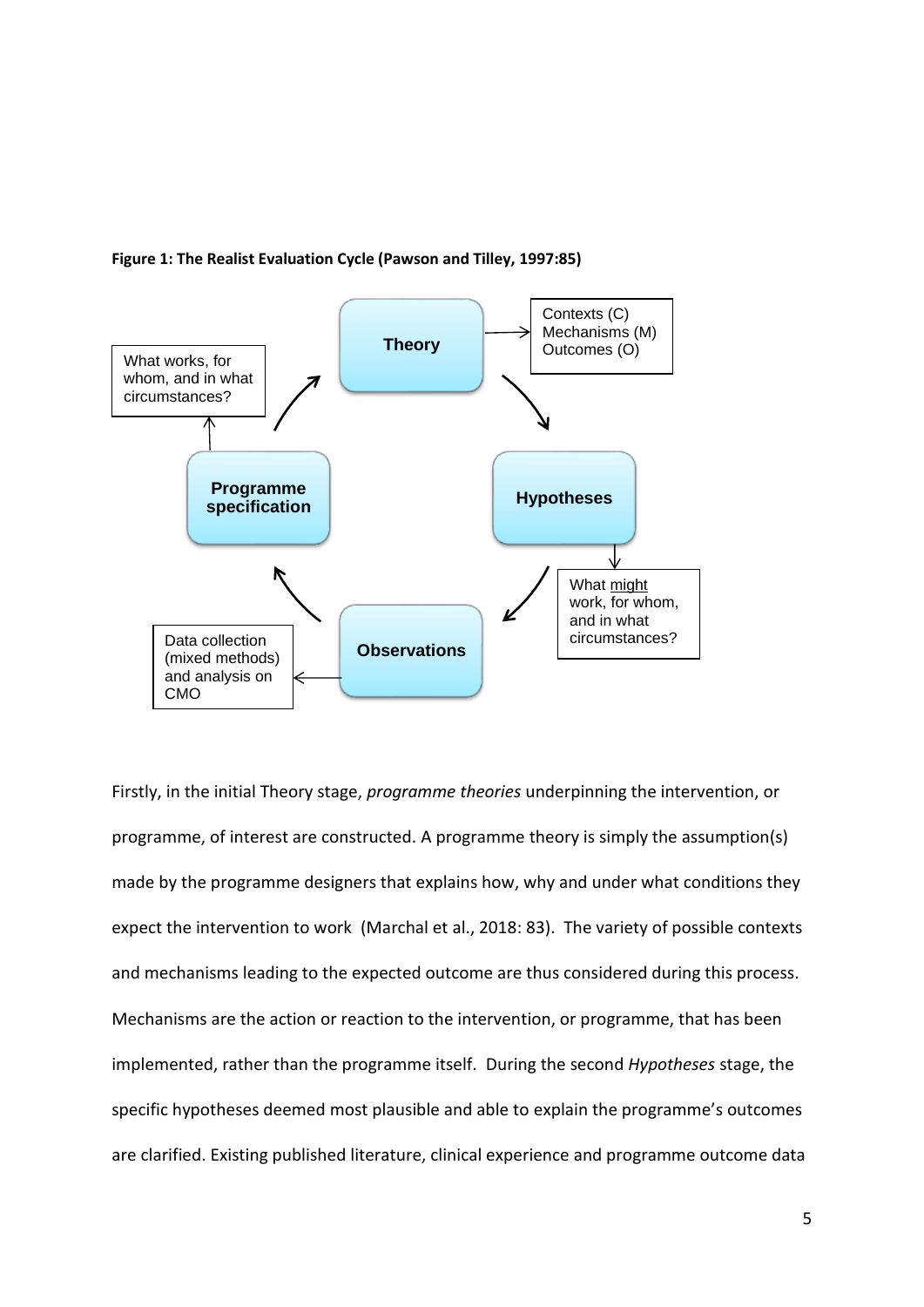can aid the formation of programme theories, expressed as specific *Context, Mechanism and Outcome configurations* which are written as CMOc. Typically, the following questions would be addressed in the hypotheses: 1) what changes are outcomes that will be brought about by an intervention, 2) what contexts impinge on this, and 3) what mechanisms (social, cultural and others) would enable these changes, and which one may disable the intervention (Dobson, 2008). A mechanism explains what is responsible for the 'regularity' (Pawson and Tilley, 1997: 71) or outcomes found in the results of the study. The relationship between causal mechanisms and their effects is not fixed but contingent upon the context in which the mechanisms are activated (Sayer, 1984: 107). As Pawson (2002) argued, some programs may work for some people, for some of the time. The third step is the *Observation* stage whereby a mixed methods approach to data collection can fully explore the contexts and unseen domains of reality to consider what the mechanisms may be. In this stage it might be possible to provide evidence of the interventions ability to change reality. Based on the results obtained during the observation stage, we may return to the program (the intervention) to make it more specific as an intervention of practice. Next, but not finally, we return to the first theory stage. The research findings are analysed in conjunction with the original *context-mechanism-outcome* configurations that comprised the first programme theories and evidence sought to substantiate or refute the theories. The theories may be further developed, the hypotheses refined, or the data collection methods altered. This process of refining the original programme theories is again articulated and illustrated in the formation of new *context-mechanism-outcome* configurations.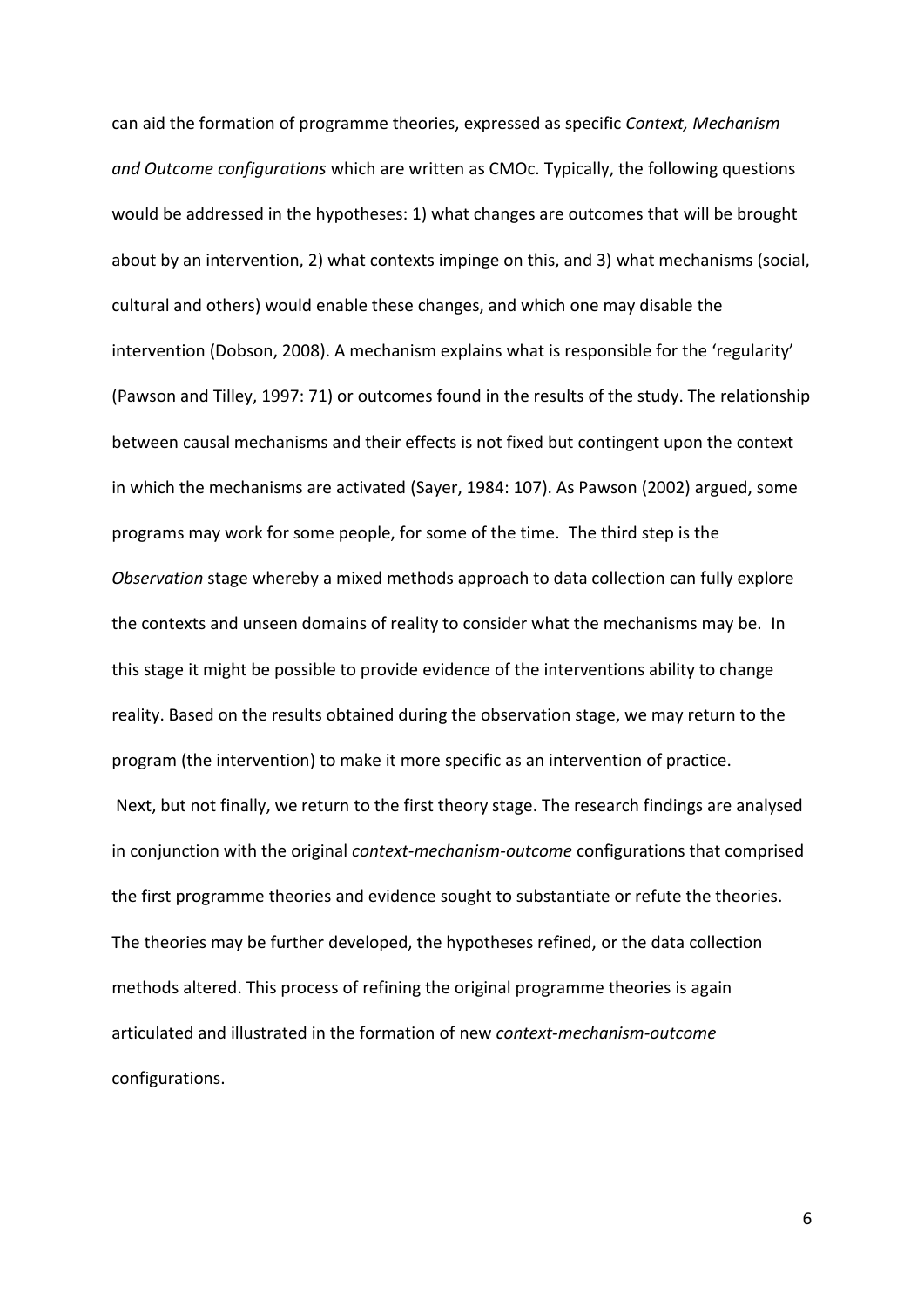Realistic explanation, therefore, is based on the proposition that causal outcomes follow from mechanisms acting in contexts. A realist evaluation (RE) cycle involves framing theories which identify and explain regularities, deriving hypotheses concerning what might work for whom in what circumstances, testing these through multi-method data collection and analysis, which can then inform further generalisations and lead to revision of theory and new hypotheses. Thus, we begin by expecting measures to vary in their impact depending on the conditions in which they are induced and actions.

### **Limitations of realistic evaluation**

Realistic evaluation, as with all research methodologies, is subject to limitations. Whilst the process of identifying unseen causal mechanisms offers advantages over the randomised controlled trials that form the mainstay of evidence based practice, the predictive claims are less robust (Porter & O'Halloran, 2012). *Mechanisms* are theories of human actions and reactions, so it is possible that the choice of mechanism to be included in a CMOc is heavily influenced by the researcher and thus may not be the most applicable in the situation under investigation (Kazi, 2000: 164). This can be a particular risk when the researcher is identifying mechanisms influenced by their own clinical experiences and presuppositions. Furthermore, when the mechanisms have been identified by the service users, their relationships with the staff may shape the actions and reactions revealed to the researcher (Kazi, 2000: 164). For example in the MRT development presented in this paper, the power relations between the people in prison (PIP) and both the custodial and healthcare staff, in addition to the restrictive prison context, may have consciously or unconsciously influenced the mechanisms expressed during the qualitative interviews that underpinned this MRT development (Jack et al., 2020)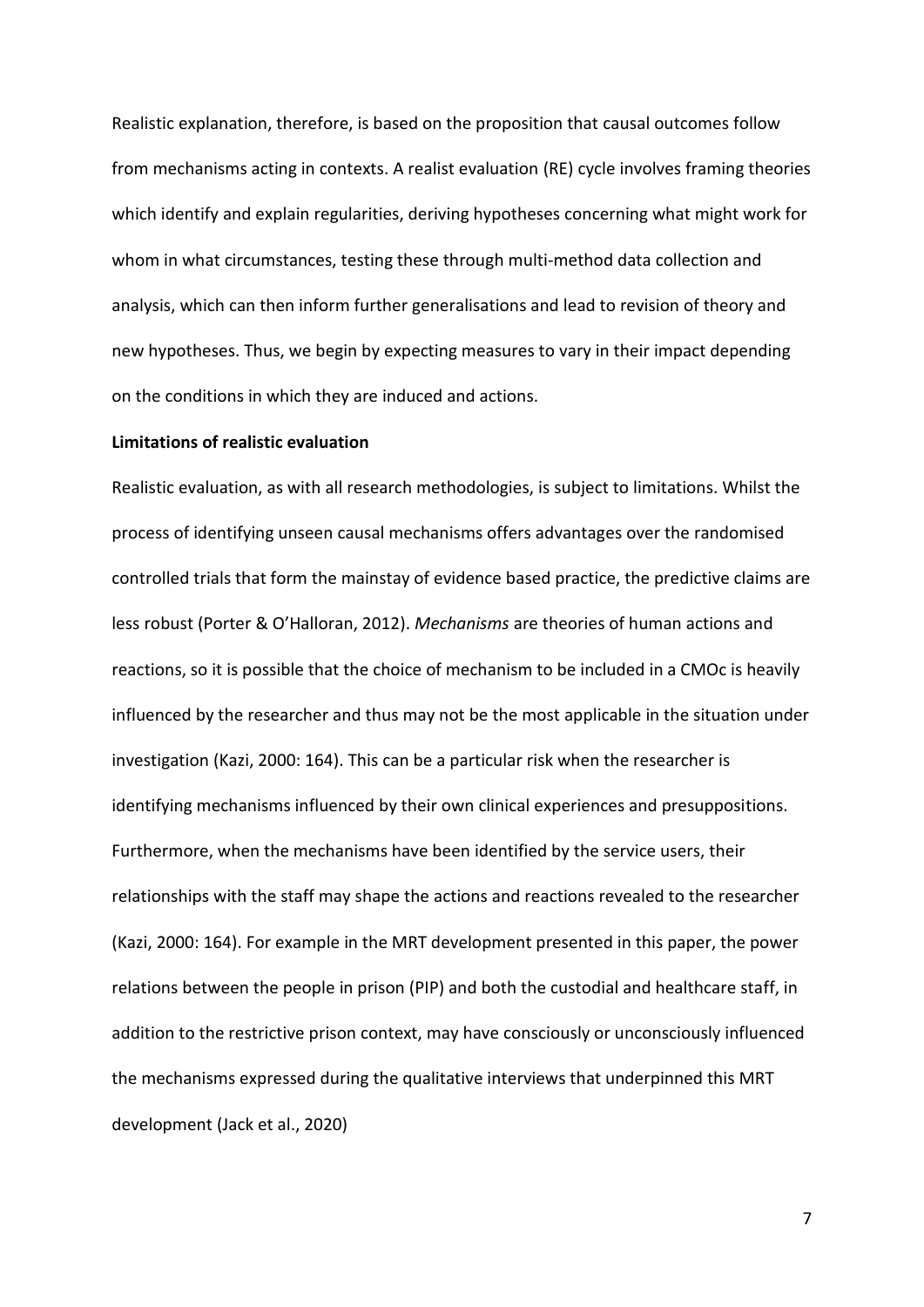#### **The development of a middle-range theory in a realistic evaluation cycle**

To begin evaluating a programme using the principles of realistic evaluation, the researcher frames theories in terms of propositions about how the mechanisms are triggered. Pawson and Tilley (1997: 88) called such theories, 'folk theories' suggesting that they develop from people's experiences. These are developed further analysing the data derived from the chosen methodology, which may be quantitative or qualitative or both. Each CMO forms the basis of a 'mini-experiment'. Through a measurement of a series of CMOs it should be possible to deduce the features of contexts that allow different mechanisms to work to achieve particular outcomes. Thus, 'transferable lessons' may be learned (Pawson & Tilley 1997: 90), accumulating in a middle-range theory to explain the phenomena under investigation.

Complex interventions are characterised by multiple parts which interact with each other and the political, historical, social and geographic contexts in which they are situated to produce outcomes (Clark, 2013). Prison health care services can be described by their very nature as being complex. There is a higher prevalence of HCV among people in prison (PIP) versus the community; 7% versus <1% respectively (Public Health England, 2014) and 8% versus 2% respectively (Public Health England, 2015). Therefore a national policy to increase testing from 7.8% to over 75% using an opt-out approach was introduced in 2014. However test uptake had increased to only 19% by 2017/2018. Public Health England theorised that an opt-out approach to HCV testing in prisons would increase test uptake (*outcome*) on the grounds that firstly, this approach works in antenatal and GUM clinical settings (*context*) and secondly, it will reduce stigma by testing everyone and not singling out individuals (*mechanism*) (NHS England, 2013; NHS Executive, 1999; Public Health England, 2017).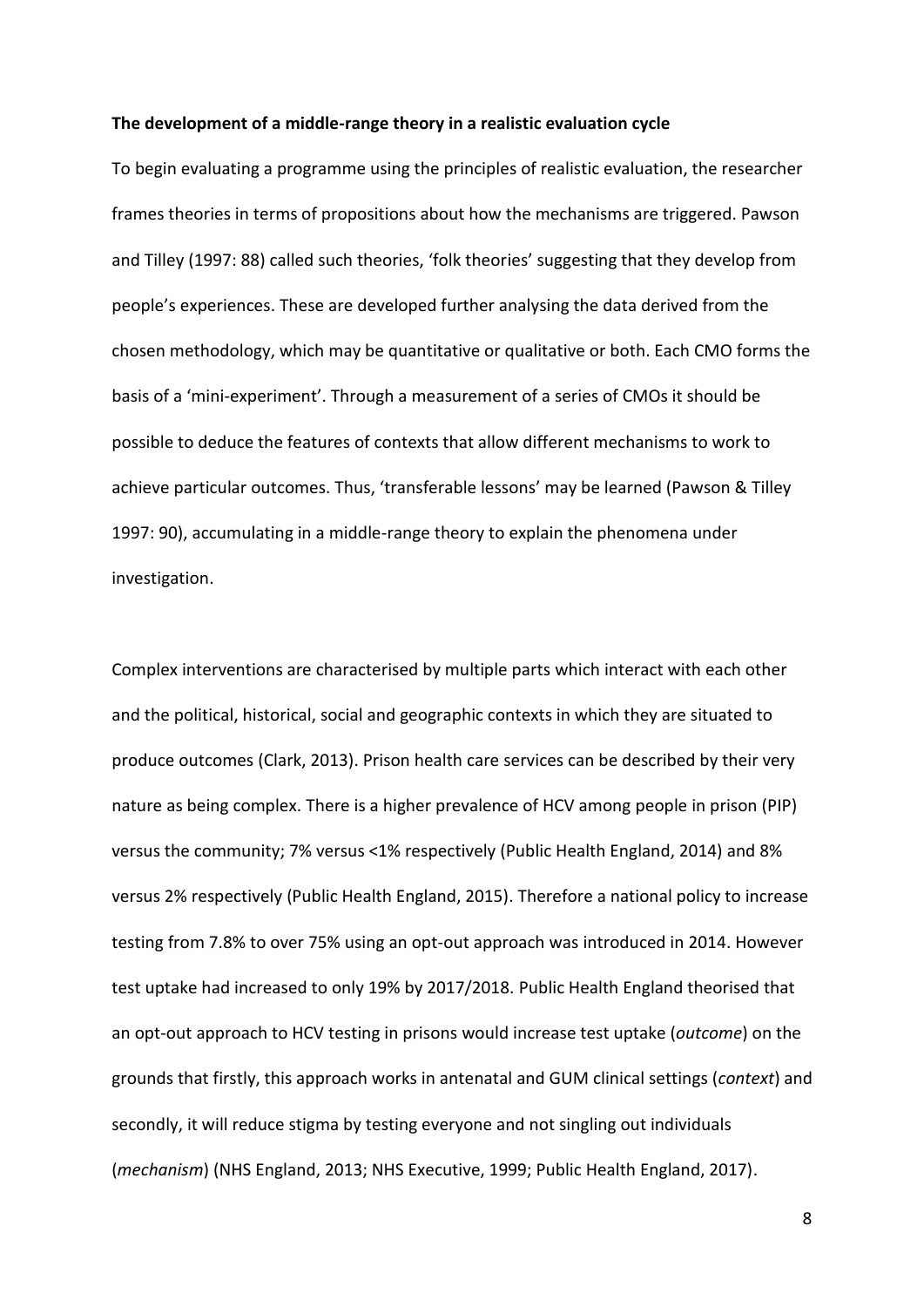The quantative and qualitative data that were collected during the observation phase of the RE cycle (Jack, 2020a; Jack et al., 2020b; Jack et al., 2019) and existing literature informed the Initial PT which were refined. During the final stage of the RE cycle, where researchers return to the original theory stage and construct a MRT, the authors iteratively debated the existing literature, the emergent qualitative themes of *Fear*, *Insufficient Knowledge, Stigma, Privacy*, *Choice, Prison Life, Test Uptake Facilitators* and *Health Farm* from the data collected in the current *research* (Jack et al., 2020b) and the refined programme theories*.* These were reviewed along with the pre-existing sociological theories of prisonization (explained briefly in the next section of this paper) about how people adapt to being in prison. The authors' experiences and observations about delivering healthcare in prisons further influenced the MRTs. Specifically, prison nursing activity occurs in a context that is completely alien to the majority of healthcare professionals (Norman & Parrish, 1999). This can lead to unrealistic expectations by external policy-makers of what is feasible for nurses to achieve given the constraints of competing clinical priorities and the prison security regime. It was thus considered essential by the authors that the context of delivering nursing care inside a prison should feature prominently in the emergent MRTs.

## **Prisonization**

The theory of *prisonization* was initiated by Clemmer *(1940*), who observed the prison environment and noted the adaptation people make when adjusting to life in prison. Clemmer described prisons as *"a self-contained world that is vastly different from the rest of society"* (Krebs, 2002). *Prisonization* encapsulates the way in which those who are imprisoned absorb the "folkways, mores, customs and general culture of the penitentiary" (Clemmer, 1940). The mechanism of accepting and negotiating prison life involves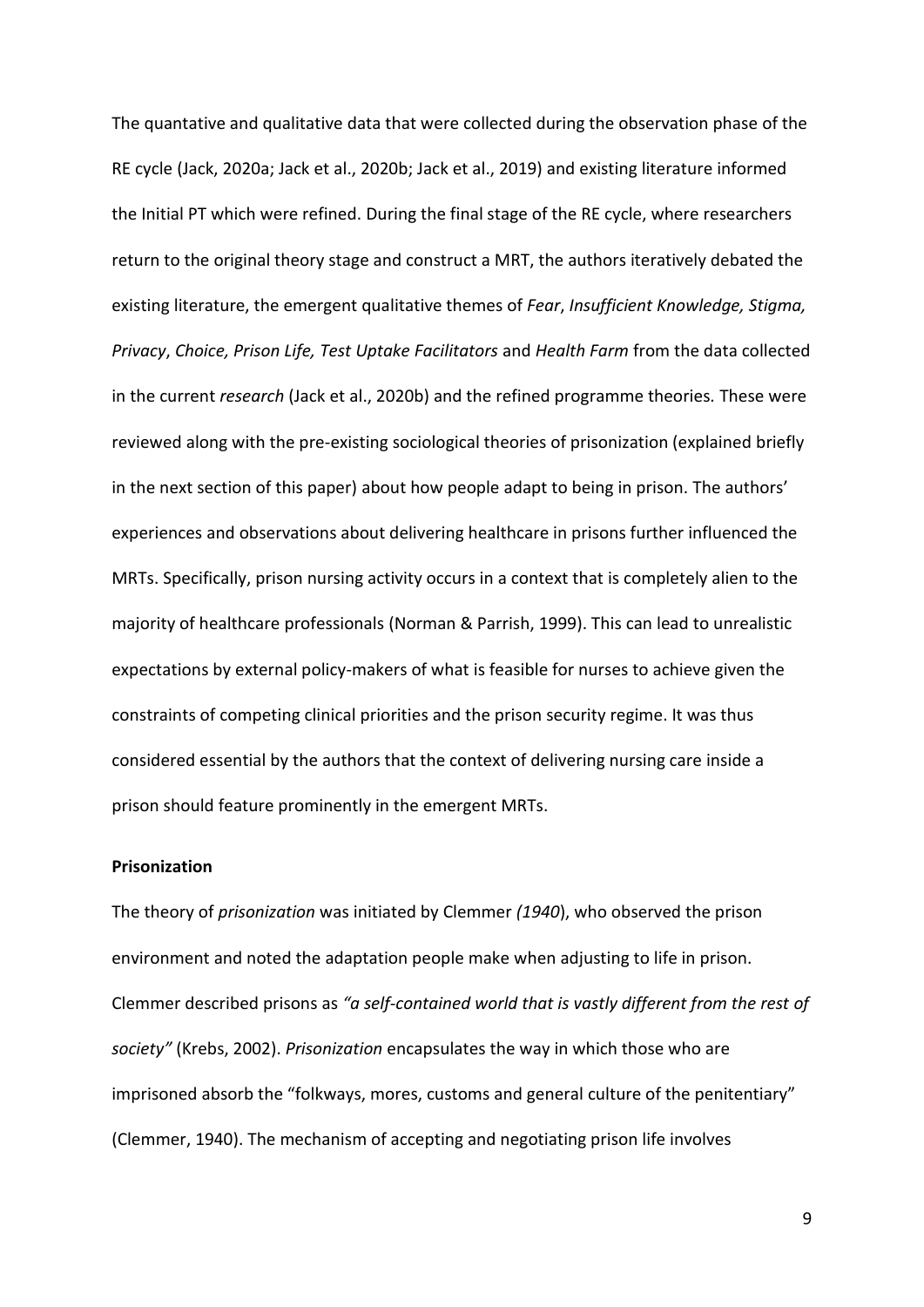adherence to the "inmates code", described as a contra-culture whereby loyalty is directed to other people in prison (PIP) rather than prison staff (Akers et al., 1977). This leads to oppositional behaviour where the prison's rules and values are rejected and a commitment to values and behaviours beyond conventional society is reinforced (Drake et al., 2015). Sykes (1958) advanced this initial theory by positing that prisons exerted *"pains"* of imprisonment which altered the relationships between people, requiring adaptive behaviour in order to cope with prison life. These *pains* were the deprivation of "liberty, goods and services, heterosexual relationships, autonomy and security" and resulted in covert, sometimes illegal, activities and a competitive PIP hierarchy. Irwin & Cressey (1962) challenged Sykes' view that *deprivation* explained the PIP's adaptive behaviour on the grounds that it was not just the prison environment that affected their assimilation into the secure environment but the values and behaviours *imported* by the PIP too. Thus Irwin & Cressey (1962) argued that people's social roles, subcultures and psycho-social environment prior to entering prison would determine their behaviour.

The *prisonization* theory is woven into the process of *realistic cumulation* and development of a MRT, still expressed as a CMOc, defined as being "abstract enough to underpin the development of a range of programme types yet concrete enough to withstand testing in the details of a (further) programme implementation" (Pawson & Tilley, 1997: 116). A MRT of barriers and facilitators to engaging in the BBV test and treat pathway, expressed as three CMOc which focus on the sociological *deprivation* and *importation* theories and prison context has been developed. This MRT is constructed to explain HCV test uptake from the PIP's perspective and forms a model on which interventions aimed at specifically harnessing the facilitators and reducing the barriers are suggested. The model may appear to contain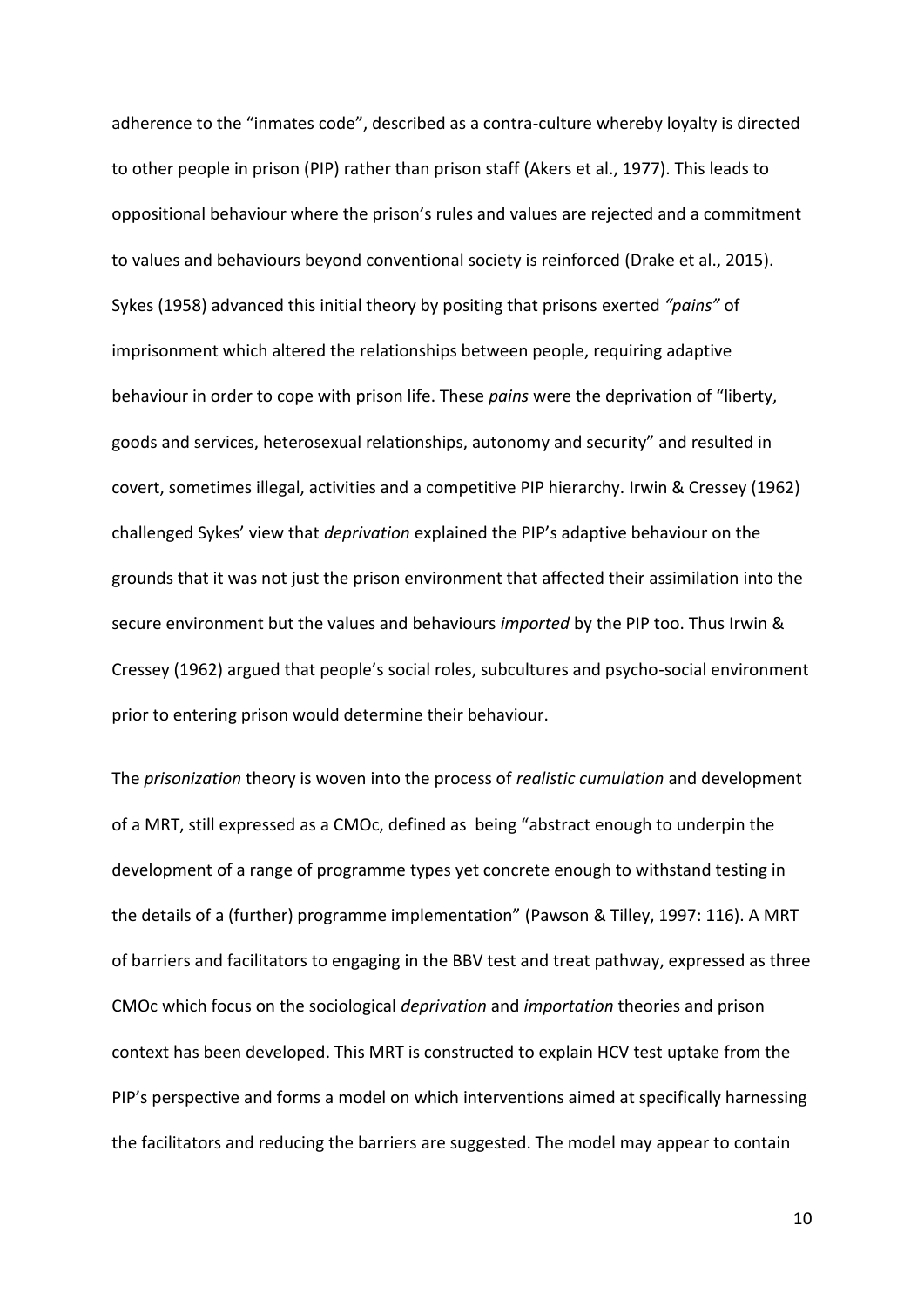generalisations but this is an inevitable consequence of an overarching theory designed to apply or be tested across the entire prison estate in England. The MRT is explained in the following three tables and commentary.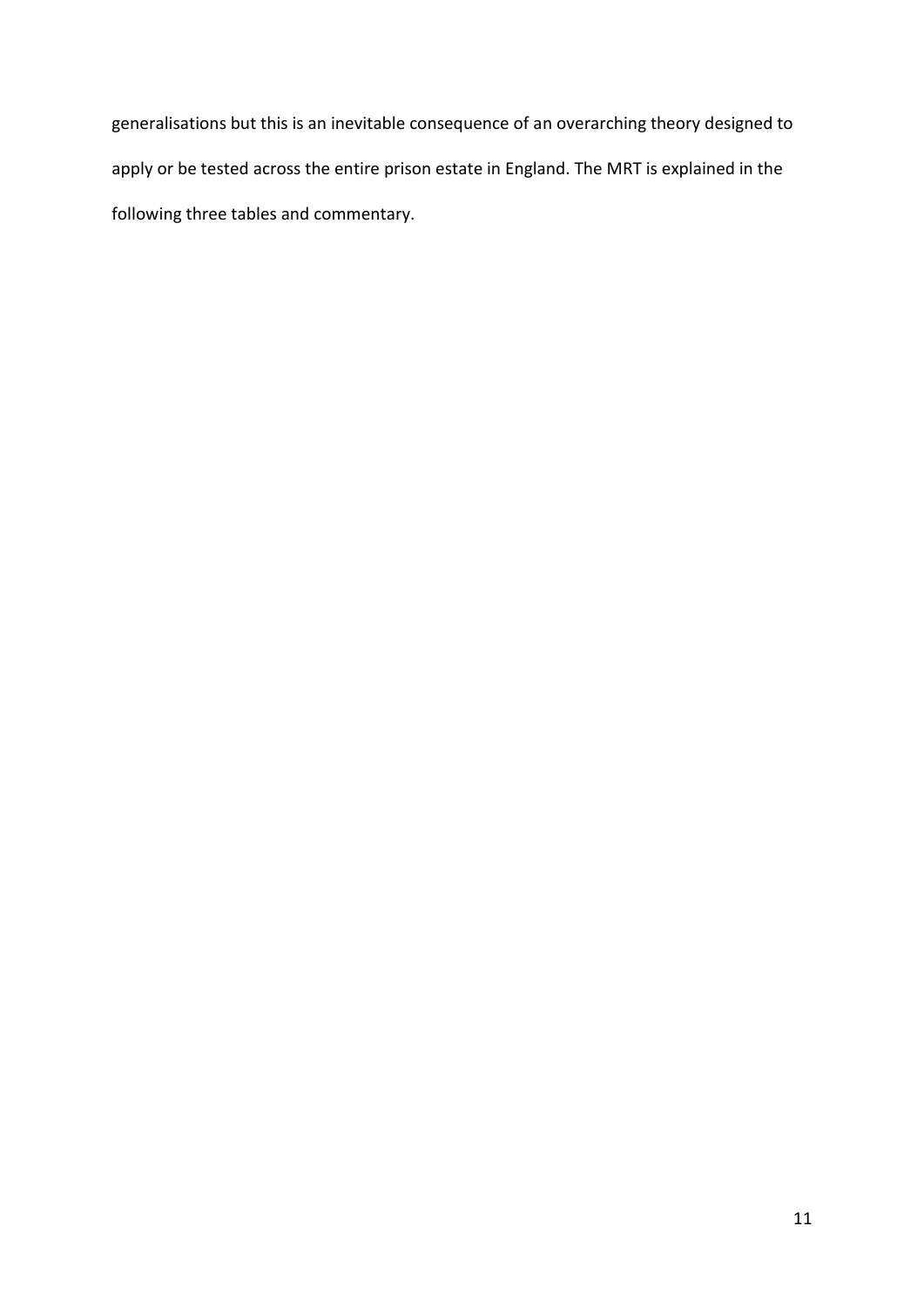# **Table 1: Middle Range Theory (1): Deprivation**

| <b>CONTEXT</b>                                                | <b>MECHANISM</b>                                                                                                                                                                       | <b>OUTCOME</b>                                                                                                  | <b>INTERVENTIONS</b>                                                                                                                                      |
|---------------------------------------------------------------|----------------------------------------------------------------------------------------------------------------------------------------------------------------------------------------|-----------------------------------------------------------------------------------------------------------------|-----------------------------------------------------------------------------------------------------------------------------------------------------------|
| Deprivation model of prisonization                            | M <sub>1a</sub> Fear of social isolation if identified as<br>HCV positive or as a PWID                                                                                                 | O <sub>1a/b</sub> PIP may prioritise their privacy over<br>health                                               | Increase availability of testing:<br>multiple staff<br>range of locations                                                                                 |
|                                                               | M <sub>1b</sub> Fear of further stigma if identified as<br>HCV positive or as a PWID<br>M <sub>2a</sub> Inability to access healthcare due to<br>inadequate numbers of prison officers | O <sub>2a</sub> PIP unable to access testing due to<br>security regime prioritised over health                  | variety of time points<br>adding BBV testing to existing<br>interventions                                                                                 |
|                                                               | M <sub>2b</sub> Inability to access healthcare<br>department due to bullying                                                                                                           | O <sub>2b</sub> PIP may refuse to attend<br>appointments in the healthcare<br>department                        | Enable rapid instigation of treatment to<br>reduce window of opportunity for<br>potential identification of status                                        |
|                                                               | M <sub>3a</sub> PIP have a lack of control in prison<br>but exercise their right to choose<br>healthcare                                                                               | O <sub>3a</sub> Choice is more important than non-<br>urgent healthcare                                         | Discuss facilitation of HCV micro-<br>elimination with prison Governors e.g.<br>reward participation in BBV testing<br>increase unlock time to facilitate |
|                                                               | M <sub>3b</sub> Oppositional behaviour exhibited by<br>PIP to regain control                                                                                                           | O <sub>3b</sub> PIP choose not to engage in HCV<br>testing                                                      | testing<br>clean injecting equipment provided<br>on liberation                                                                                            |
|                                                               | M <sub>4a</sub> Fear of catching HCV infection in<br>prison                                                                                                                            | O <sub>4a/b</sub> PIP are keen to be tested (and<br>treated) for reassurance they are leaving<br>prison healthy | increase prison officers knowledge to<br>promote normality<br>PIP self-testing with DBS                                                                   |
|                                                               | M <sub>4b</sub> Fear of taking HCV infection home to<br>family                                                                                                                         |                                                                                                                 | Explain routes of HCV transmission in<br>prisons to PIP, prison staff and nurses                                                                          |
| Deprived of liberty, usual social<br>relationships and choice | Qualitative Themes: privacy, stigma, fear,<br>choice, prison life                                                                                                                      |                                                                                                                 | Test Uptake Facilitators: Flexible and<br>creative service delivery                                                                                       |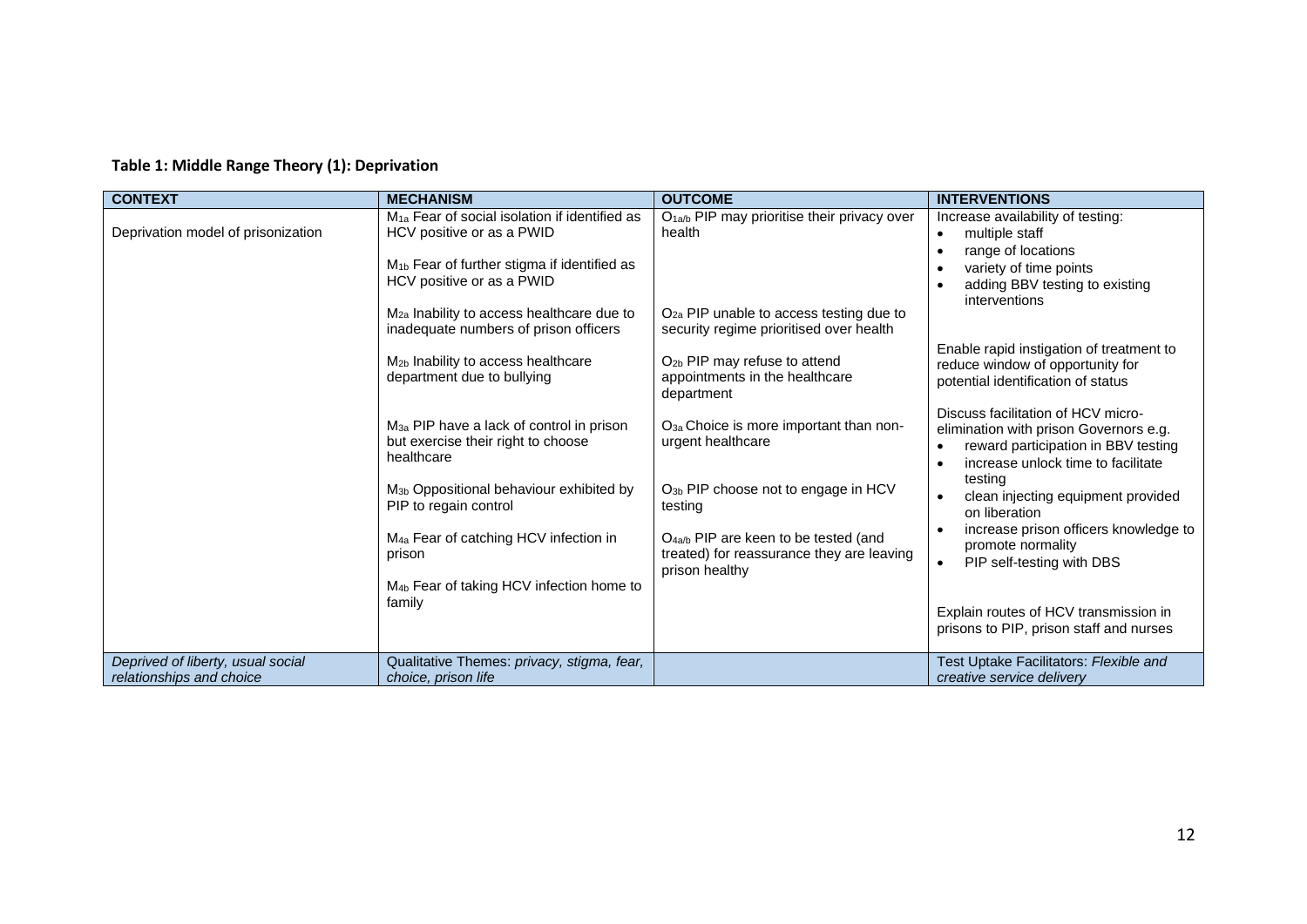| <b>CONTEXT</b>                                   | <b>MECHANISM</b>                                                                                                                                  | <b>OUTCOME</b>                                                                                                                                                  | <b>INTERVENTIONS</b>                                                                                                                                                       |
|--------------------------------------------------|---------------------------------------------------------------------------------------------------------------------------------------------------|-----------------------------------------------------------------------------------------------------------------------------------------------------------------|----------------------------------------------------------------------------------------------------------------------------------------------------------------------------|
| Importation model of prisonization               | M <sub>1</sub> PIP with HCV infection bring pre-<br>existing felt and enacted stigma into<br>prison                                               | $O1$ PIP do not wish to be identified as<br>infected and risk social isolation and<br>further stigma                                                            | Increase awareness of HCV in the<br>general population                                                                                                                     |
|                                                  | M <sub>2</sub> PIP with an IDU history who know<br>they are at a high risk of being infected<br>M <sub>3</sub> PIP bring pre-existing beliefs and | O <sub>2</sub> PIP may have risk factors but they<br>may not wish to be identified as infected<br>with HCV or as a PWID and risk stigma<br>and social exclusion | Increase variety and visibility of HCV<br>awareness materials, replacing as soon<br>as damaged e.g.<br>information in "first night" packs<br>electronic reminders on wings |
|                                                  | knowledge about HCV into prison which<br>may or may not be accurate                                                                               | O <sub>3</sub> PIP feel that BBV testing does not<br>apply to them because they are not at<br>risk                                                              | posters in multiple locations<br>peer support<br>prison radio/TV                                                                                                           |
|                                                  | M <sub>4</sub> PIP enter prison with stress and<br>anxiety, drug or alcohol withdrawal or<br>acute presentation of an enduring                    | $O_{4a}$ PIP refuse to be tested as they do<br>not feel emotionally able to cope with a                                                                         | Increase training and support for nurses<br>to operate opt-out testing                                                                                                     |
|                                                  | psychiatric illness                                                                                                                               | positive diagnosis<br>O <sub>4b</sub> Nurses make a clinical judgment not                                                                                       | Continue to offer testing on arrival, but<br>actively follow up those who decline or in<br>whom it is clinically inappropriate to                                          |
|                                                  |                                                                                                                                                   | to test due to competing health priorities                                                                                                                      | discuss on arrival                                                                                                                                                         |
|                                                  | M <sub>5</sub> PIP who know or suspect they are<br>infected with HCV and are keen to<br>engage with prison healthcare                             | O <sub>5</sub> PIP accept test when offered or<br>actively seek a test in prison                                                                                | Explain routes of HCV transmission in<br>prisons                                                                                                                           |
|                                                  |                                                                                                                                                   |                                                                                                                                                                 | Explore reasons for test decline                                                                                                                                           |
| Pre-prison knowledge, beliefs and<br>experiences | Qualitative Themes: stigma, fear<br>knowledge, prison life, health farm                                                                           |                                                                                                                                                                 | Test Uptake Facilitators: Education                                                                                                                                        |

# **Table 2: Middle Range Theory (2): Importation**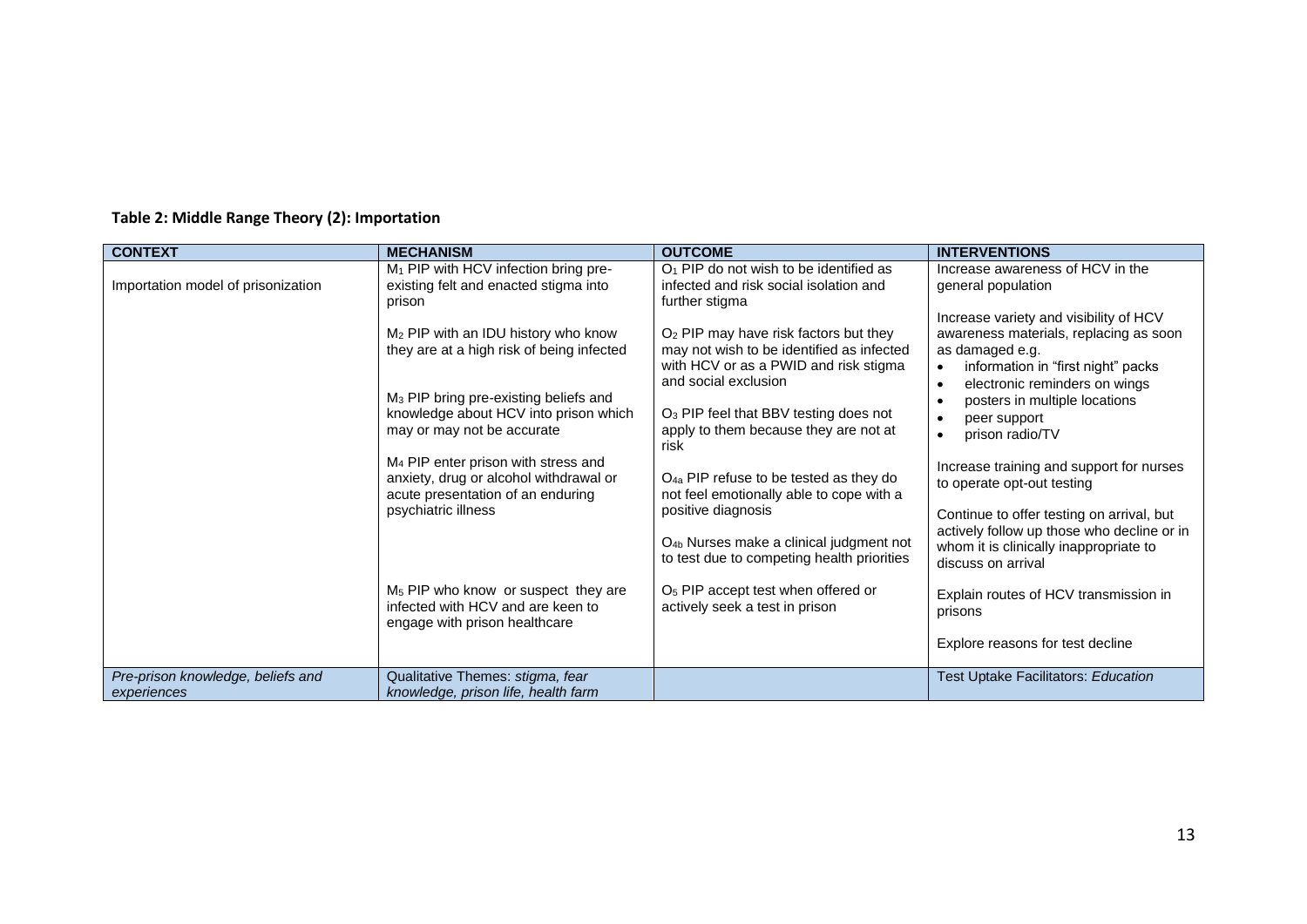| <b>CONTEXT</b>    | <b>MECHANISM</b>                                                                                                              | <b>OUTCOME</b>                                                                                                                | <b>INTERVENTION</b>                                                                                                         |
|-------------------|-------------------------------------------------------------------------------------------------------------------------------|-------------------------------------------------------------------------------------------------------------------------------|-----------------------------------------------------------------------------------------------------------------------------|
| Nursing in prison | M <sub>1a</sub> Competing clinical demands on<br>nurses' time                                                                 | O <sub>1a</sub> no time / space during reception                                                                              | Specialist nurses and hospital managers<br>to spend time with prison nurses and<br>managers to forge a supportive           |
|                   | M <sub>1b</sub> Conflict between health and security<br>demands on time                                                       | $O_{1b}$ inability to choose how and when to<br>implement BBV testing                                                         | partnership<br>Provide educational opportunities for                                                                        |
|                   | M <sub>2a</sub> Prison regime prioritised over<br>proactive healthcare so nurses do not                                       | O <sub>2a/b</sub> Nurses have reduced control of<br>healthcare delivery                                                       | prison nurses and HCAs                                                                                                      |
|                   | have free access to people                                                                                                    |                                                                                                                               | Introduce a standard opt-out script:                                                                                        |
|                   | M <sub>2b</sub> Nurse access to PIP is contingent<br>upon sufficient prison officers                                          |                                                                                                                               | "We test everyone who comes into prison<br>for hepatitis C (which is completely<br>curable), hepatitis B and HIV (which are |
|                   | M <sub>3a</sub> Prison nurses have different clinical<br>experiences and perspectives to hospital<br>hepatitis / liver nurses | $O_{3a}$ Prison nurses have insufficient<br>understanding about individual and public<br>health consequences of HCV infection | treatable), is that OK with you?"                                                                                           |
|                   | M <sub>3b</sub> Prison nurses need on-going support<br>to deliver opt-out testing                                             | O <sub>3b</sub> Prison nurses have insufficient<br>understanding about the delivery of opt-<br>out testing                    |                                                                                                                             |
|                   |                                                                                                                               |                                                                                                                               |                                                                                                                             |
| <b>Prisons</b>    | Qualitative Themes: knowledge, prison<br>life                                                                                 |                                                                                                                               | Test Uptake Facilitators: Hospital nurses<br>to increase support to prison nurses                                           |

# **Table 3: Middle Range Theory (3): Nursing in Prison**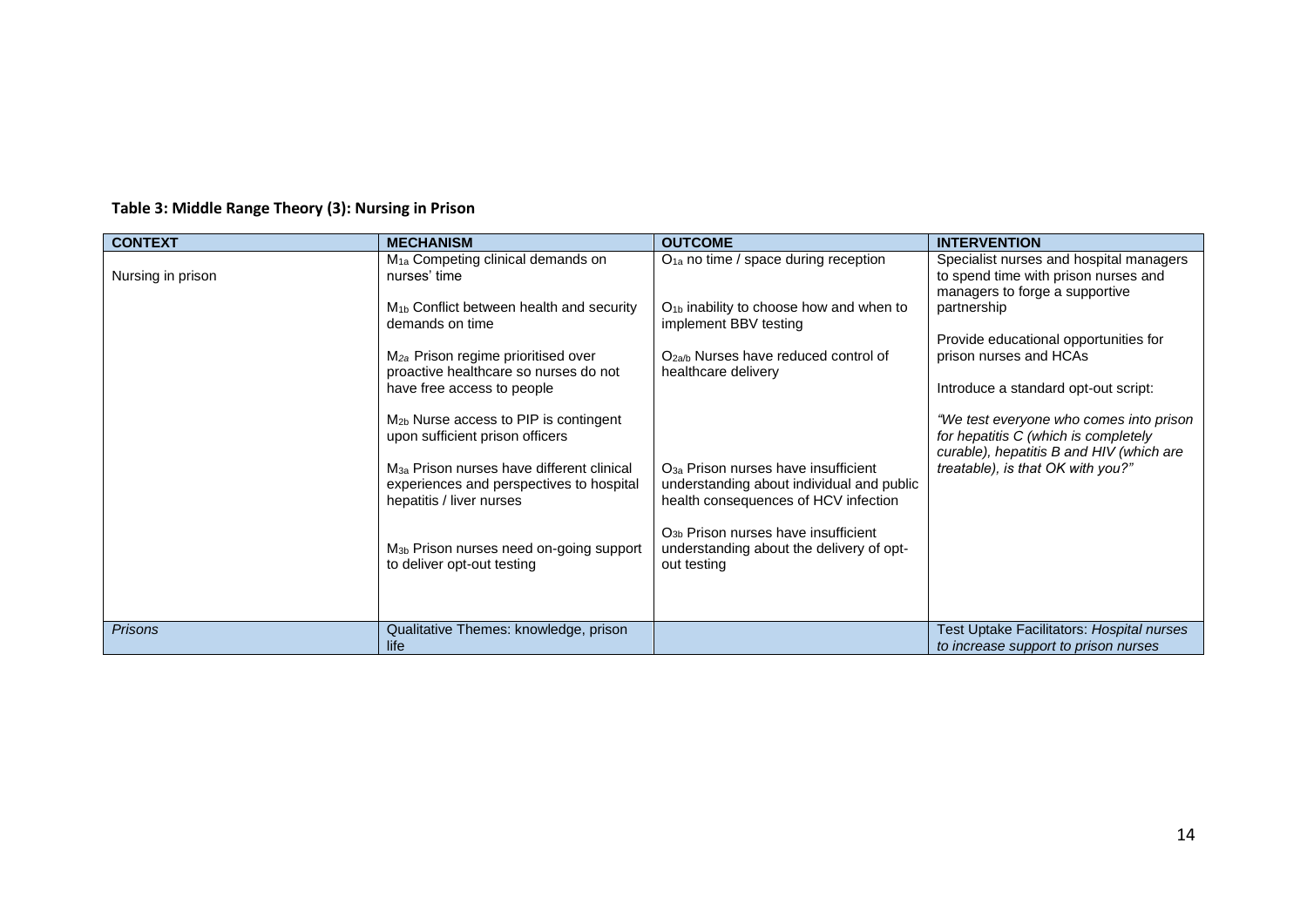The first CMOc of the MRT focusses on the *deprivation* theory to explain prisonization (Table 1). Deprived of liberty, usual social relationships and choice, mechanisms identified within the qualitative themes of *Privacy, Stigma, Fear, Choice* and *Prison life* lead to both avoidance of and a keen interest in HCV testing. The desire expressed by many PIP to leave prison healthy without an infection that could be transmitted to loved ones is a feature that could be capitalised on. Suggested interventions to increase test uptake are framed by the notion of flexible and creative service delivery that may benefit health without compromising prison safety and security.

The second CMOc of the MRT is directed towards the *importation* theory of prisonization (Table 2). In this scenario, pre-existing knowledge, beliefs and experiences that PIP bring into prison with them form the context. Mechanisms identified within the qualitative themes of *Stigma, Fear, Knowledge, and Prison Life* result in poor HCV test uptake due to anxiety, lack of knowledge or it being clinically inappropriate. However, some PIP actively seek to engage in healthcare in prison as identified in the *Health Farm* theme because their pre-prison experiences reduce opportunity for healthcare engagement. Potential interventions that address PIP behaviours in this model are centred on education, not just to the PIP but to the wider population so that awareness of HCV is increased before people enter prison. Furthermore, local and national strategic decision makers would benefit from further education about why PIP are not able to undergo or decline HCV testing.

Both of these MRT models are situated in an overarching context of the non-negotiable requirement to maintain prison safety and security. This leads inevitably to health care professionals not having the same freedom to plan and deliver care that staff in any other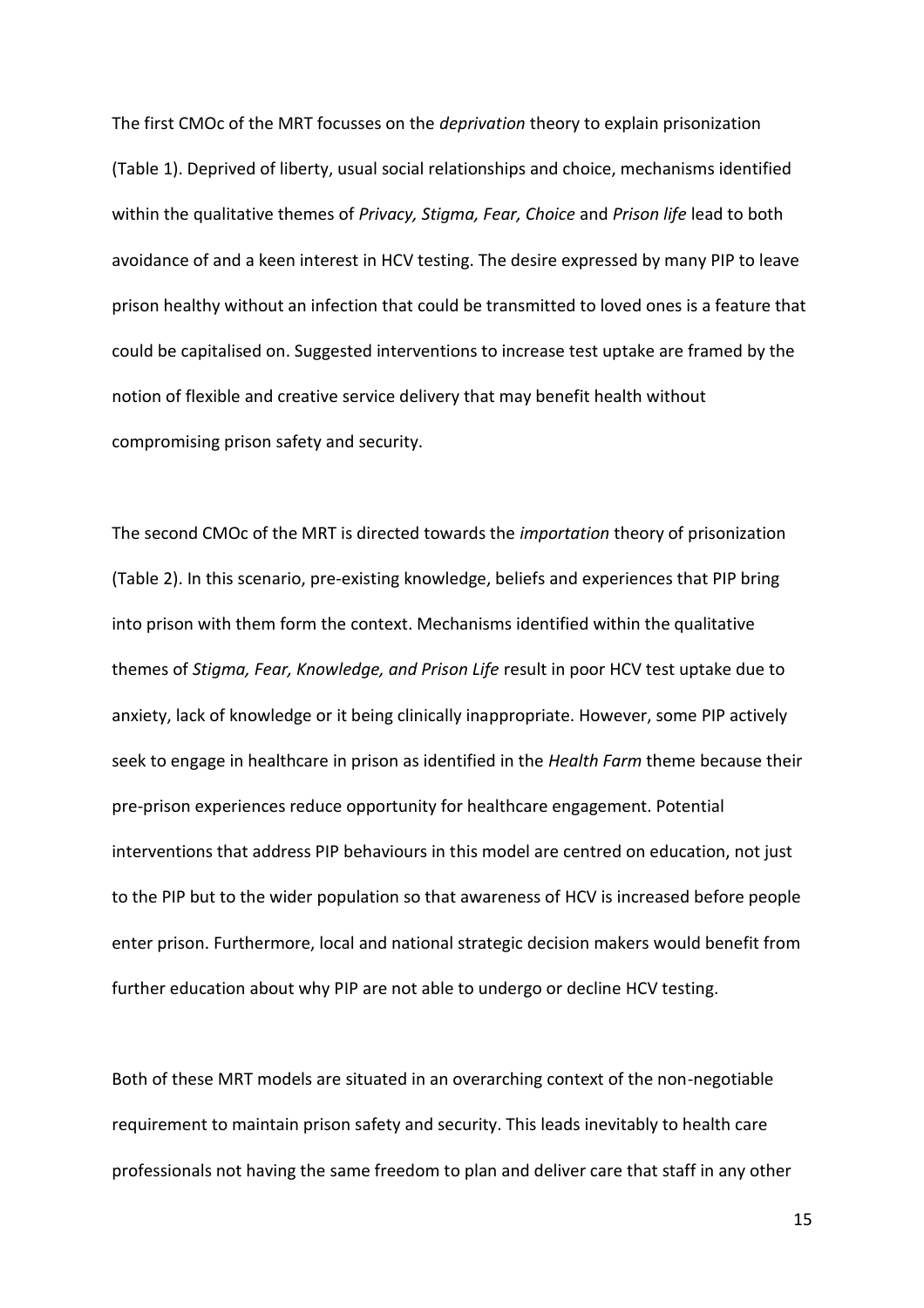context most likely take for granted. The third CMOc of the MRT (Table 3) attends specifically to the prison context and its impact on HCV testing. Mechanisms uncovered in the qualitative themes *knowledge* and *prison life* confirm that non-emergency prison healthcare is contingent upon access controlled by the prison regime. Furthermore, prison staff nurses by the nature of their role are not specialists in blood borne virus management so will have less awareness of all the details of the HCV test and treatment pathways. The exclusion to date of prison nurses in national or local educational opportunities, whilst not deliberate, contributes to a lack of proactive engagement in delivering the opt-out testing strategy. Therefore, it is important for hospital specialists to promote increased partnerships, a mutual understanding of each other's environments and challenges, and share knowledge.

## **Conclusion**

The realistic evaluation goal is to seek a robust transferable 'theory' as opposed to generalizable result (Emmel et al., 2018: 7). Whilst programme theories, expressed as CMOc, are assumptions about how and why an intervention is performing, a MRT provides a formal link between research and interventions (Marchal et al., 2018: 84). In this way, effectiveness of the programme is apprehended with an explanation of why the outcomes developed as they did, and how the programme was able to react to the other underlying mechanisms, and in what contexts. This analysis provides not only evidence of effectiveness, but also an explanation that helps to develop and to improve both the content and the targeting of future programmes.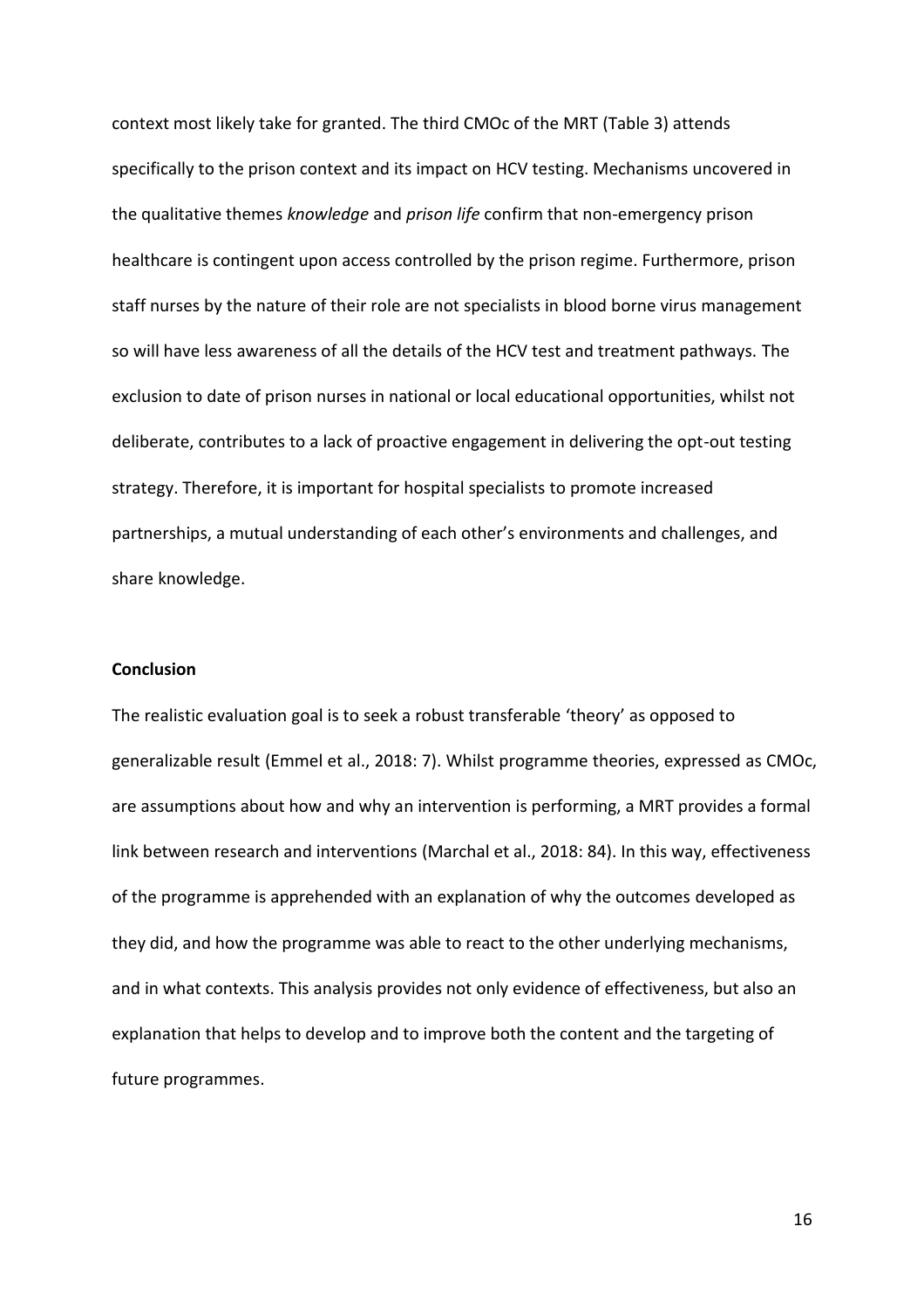### **Abbreviations**

PT Programme Theory CMOc Context-Mechanism-Outcome configuration MRT Middle Range Theory RE Realistic Evaluation HCV Hepatitis C Virus PIP People in Prison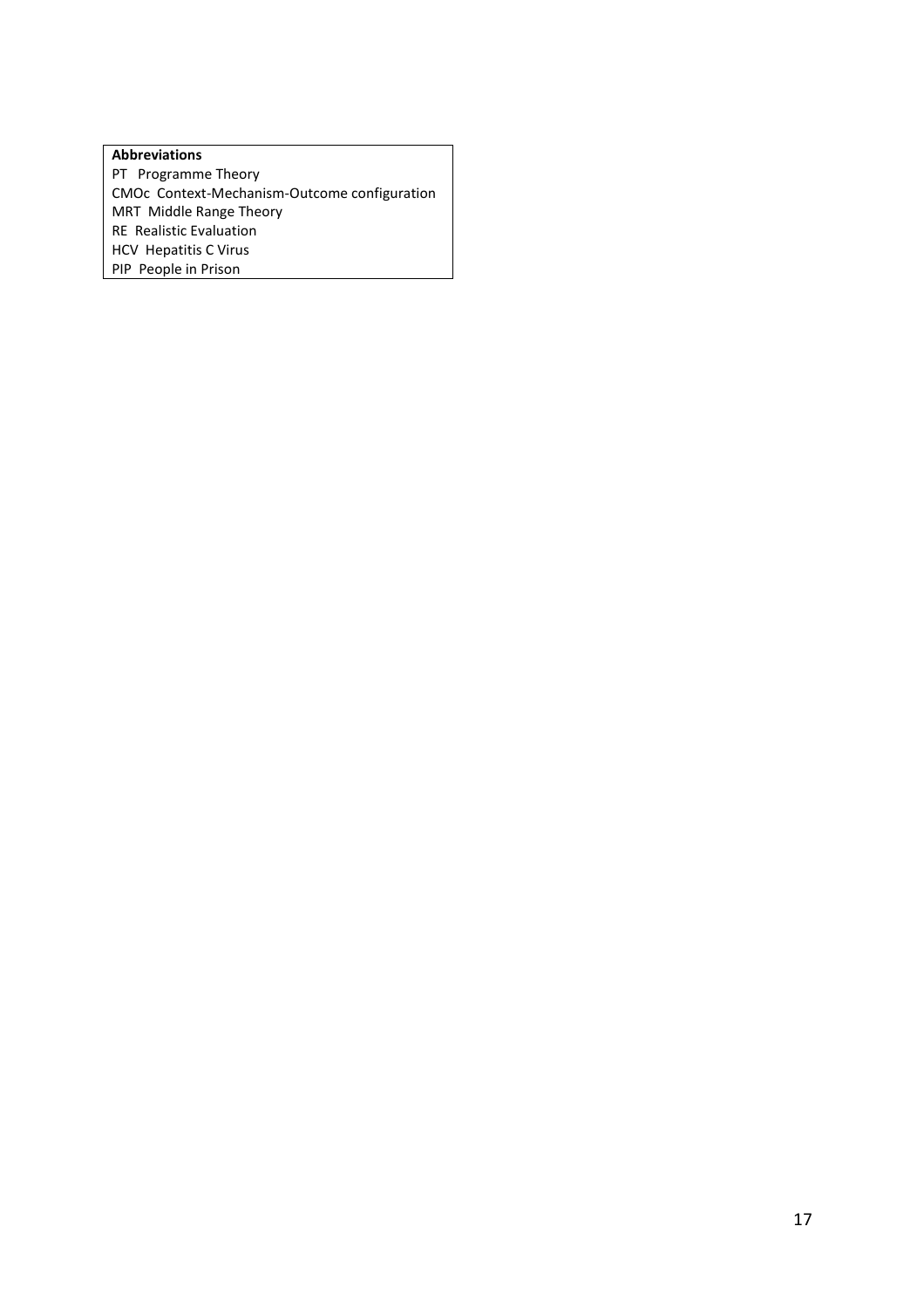# **References**

- Akers, R., Hayner, N., & Gruninger, W. (1977). Prizsonization in five countries. *Criminology*, *14*(4).
- Chen, H., & Rossi, P. (1989). Issues in the Theory-driven perspective. *Evaluation and Programme Planning*, *12*(4), 299–306.
- Clark, A. M. (2013). What are the components of complex interventions in healthcare? Theorizing approaches to parts, powers and the whole intervention. *Social Science & Medicine*, *93*, 185–193.

https://doi.org/https://doi.org/10.1016/j.socscimed.2012.03.035

Clemmer, D. (1940). *The Prison Community.* New York: Holt, Rinehart and Winston.

- Dobson, P. J. (2008). Ch.13. Critical Realism as an Underlying Philosophy for IS Research. In M. Khosrow-Pour (Ed.), *Encyclopedia of Information Science and Technology* (2nd ed., pp. 806–810). Information Resources Management Association. https://doi.org/10.4018/978-1-60566-026-4
- Drake, D. H., Darke, S., & Earle, R. (2015). Prison Life, Sociology of: Recent Perspectives from the United Kingdom. *International Encyclopedia of the Social & Behavioral Sciences: Second Edition*, 924–929. https://doi.org/10.1016/B978-0-08-097086-8.45035-X
- Elo, S., Kääriäinen, M., Isola, A., & Kyngäs, H. (2013). Developing and Testing a Middle-Range Theory of the Well-Being Supportive Physical Environment of Home-Dwelling Elderly. *The Scientific World Journal*, *2013*, 945635. https://doi.org/10.1155/2013/945635
- Emmel, N., Greenhalgh, J., Manzano, A., Monaghan, M., & Dalkin, S. (2018). Doing realist evaluation, synthesis and research. In N. Emmel, J. Greenhalgh, A. Manzano, M. Monaghan, & S. Dalkin (Eds.), *Doing Realist Research* (1st ed.). London: Sage.
- Irwin, J., & Cressey, D. (1962). Thieves, Convicts and the Inmate Culture. *Social Problems*, *10*, 145–147.
- Jack, K. (2020). Hepatitis C virus infection risk factors and test uptake in an English Prison. *Gastrointestinal Nursing Journal*, *in press*.
- Jack, K., Linsley, P., Thomson, B. J., & Irving, W. L. (2020). How do people in prison feel about opt-out hepatitis C virus testing? *Journl of Viral Hepatitis*, *02 June*. https://doi.org/10.1111/jvh.13338
- Jack, K., Thomson, B. J., & Irving, W. L. (2019). Testing for hepatitis C virus infection in UK Prisons: what actually happens? *Journal of Viral Hepatitis*, (October 2018), 1–11. https://doi.org/10.1111/jvh.13071
- Kazi, M. A. F. (2000). Contemporary perspectives in the evaluation of practice. *British Journal of Social Work*, *30*(6), 755–768. https://doi.org/10.1093/bjsw/30.6.755
- Krebs, C. P. (2002). High-Risk HIV Transmission Behavior in Prison and the Prison Subculture, *82*(1), 19–49. https://doi.org/10.1177/003288550208200103
- Marchal, B., Kegels, G., & Van Belle, S. (2018). Theory and realist methods. In N. Emmel, J. Greenhalgh, A. Manzano, M. Monaghan, & S. Dalkin (Eds.), *Doing Realist Research* (1st ed.). London: Sage.
- Merton, R. K. (1968). *Social Theory and Social Structure*. New York: Free Press.
- NHS England. (2013). National Partnership Agreement Between : NOMS , NHS England and Public Health England for the Co-Commissioning and Delivery of Healthcare Services in Prisons in England, 1–38.
- NHS Executive. (1999). *Health Service Circular: Reducing mother to baby transmission of HIV HSC 1999/183*. Retrieved from

https://webarchive.nationalarchives.gov.uk/20120503110524/http://www.dh.gov.uk/